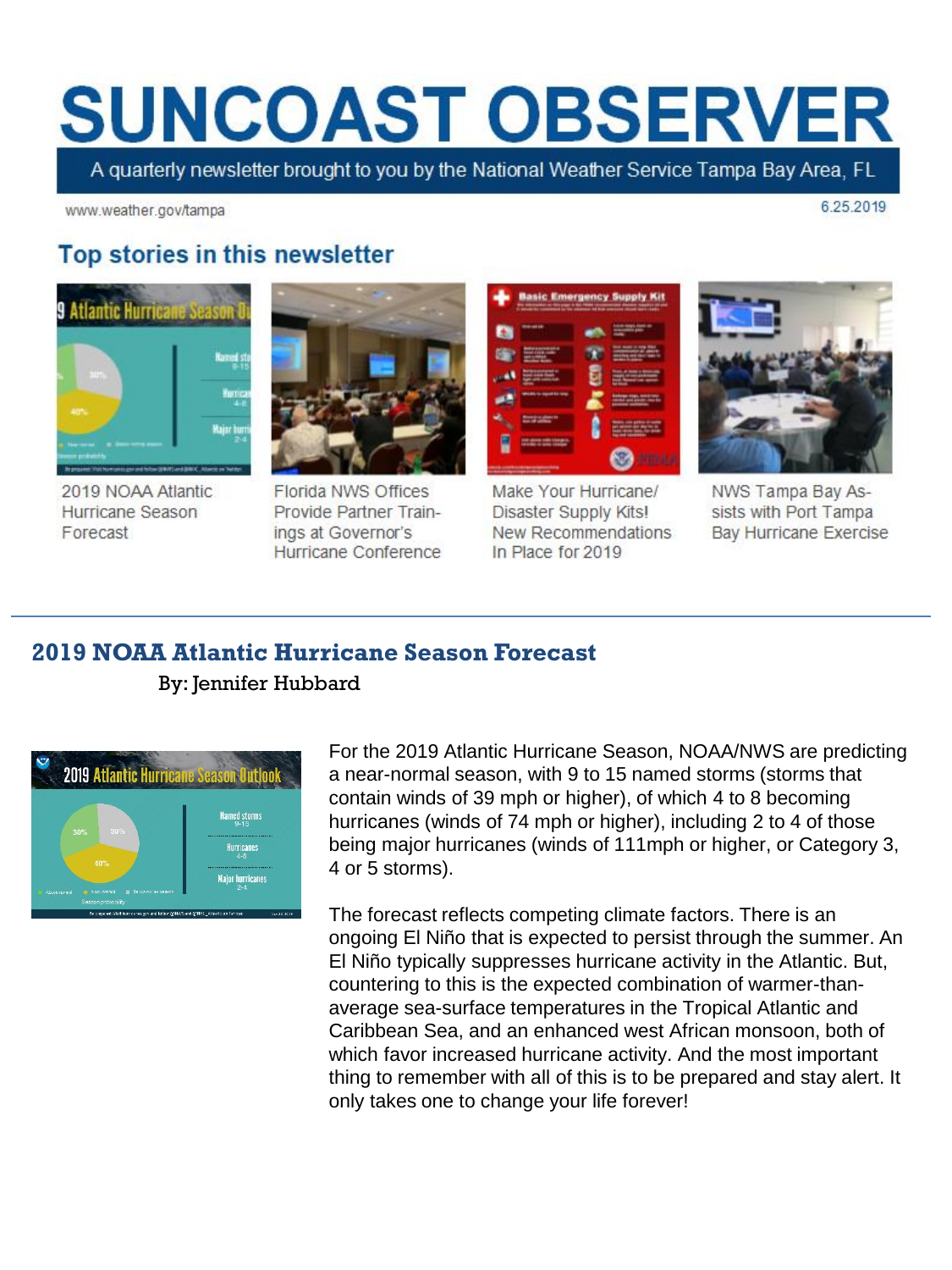# **Florida NWS Offices Provide Numerous Partner Trainings at Governor's Hurricane Conference**

By: Jennifer Hubbard



In mid-May, the Florida Governor's Hurricane Conference was held in West Palm Beach. This conference is held annually, with state, county, and municipal emergency management, first responders, and public works in attendance, among others, to learn from past successes and failures, hurricane readiness, and the latest tools and technologies to improve disaster response and recovery across the state and beyond. Sixteen presentations and trainings were given by NWS and NHC personnel from across the state over the course of the week, with topics ranging from basic tropical meteorology to panel discussions on Hurricane Michael to effective impacts messaging for tropical hazards.

# **Make Your Hurricane Supply Kits! New Recommendations for 2019**  By: Jennifer Hubbard



Everyone should be sure to make a disaster emergency supply kit for themselves and their family for the hurricane season. If you gradually acquire the items, it can be affordable to put together a basic kit. Recommendations used to be to have enough food, water, and other supplies to last 3 days on your own. But since the recent storms of Michael and Irma, it is now recommended to have enough supplies for 7 days, as it took longer for power to be restored than in the past. Food should be non-perishable, so things like ready-to-eat canned meats, fruits, and vegetables, protein or fruit bars, peanut butter, crackers, etc. and you should have one gallon of water per person per day. Other important kit items are things like a manual can opener, flashlight, first aid kit, extra batteries, moist towelettes, a wrench or pliers to turn off utilities, and a battery-powered or hand-cranked radio/NOAA Weather Radio. Also, don't forget to plan for your pets. For a full list of recommended items and additional supplies, please visit https://www.ready.gov/build-a-kit.